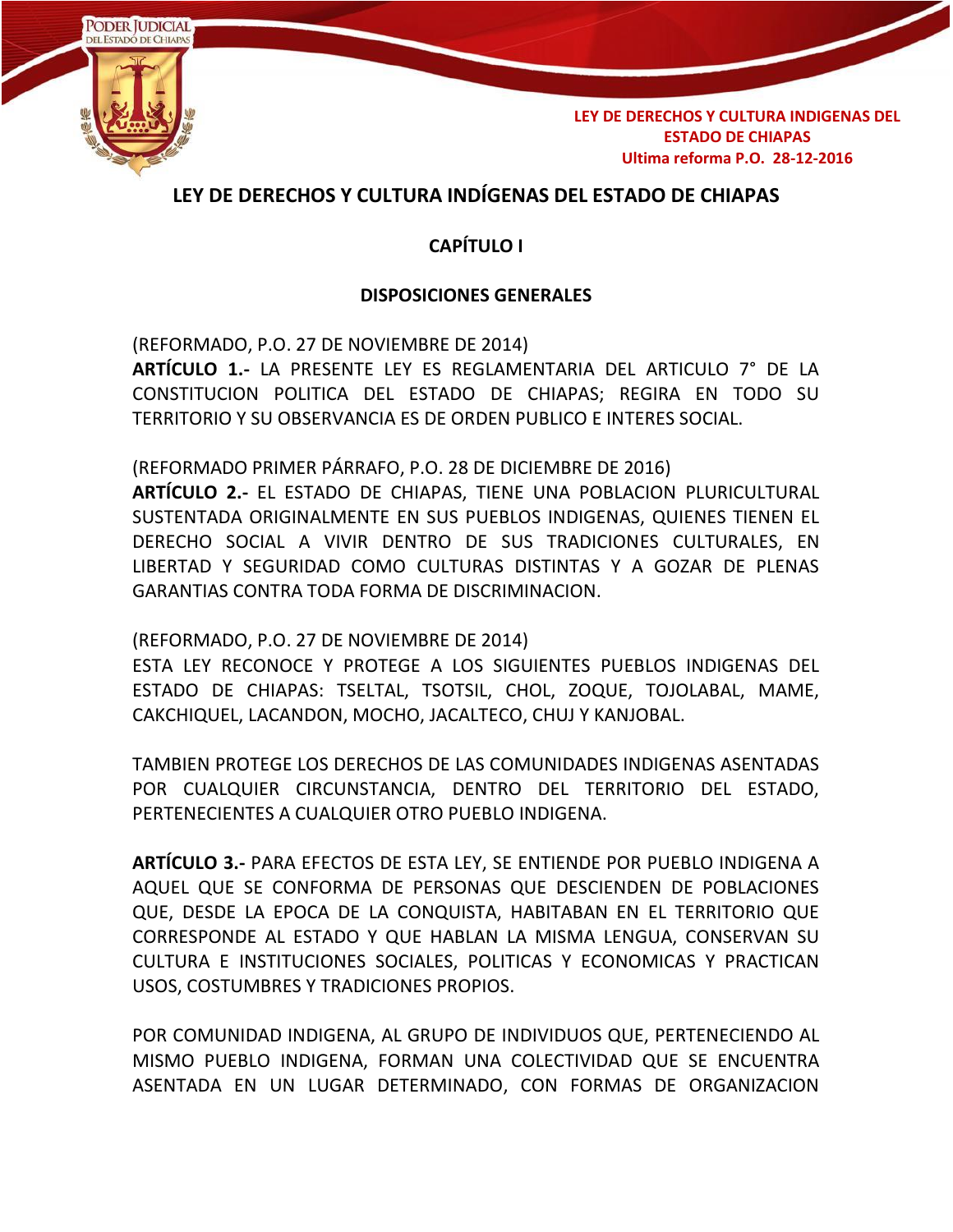

SOCIAL, POLITICA Y ECONOMICA, ASI COMO CON AUTORIDADES TRADICIONALES, VALORES CULTURALES, USOS, COSTUMBRES Y TRADICIONES PROPIOS.

POR HABITAT DE UNA COMUNIDAD INDIGENA AL AREA GEOGRAFICA O AMBITO ESPACIAL Y NATURAL, QUE SE ENCUENTRA BAJO SU INFLUENCIA CULTURAL Y SOCIAL.

**ARTÍCULO 4.-** PARA LA PLENA IDENTIFICACION DE LOS INTEGRANTES DE LOS PUEBLOS Y COMUNIDADES INDIGENAS, EL ESTADO ESTABLECERA LOS MECANISMOS E INSTRUMENTOS REGISTRALES ADECUADOS.

**ARTÍCULO 5.-** SE RECONOCE, EN EL AMBITO DE LA COMPETENCIA ESTATAL, EL DERECHO A LA LIBRE DETERMINACION Y A LA AUTONOMIA DE LOS PUEBLOS Y COMUNIDADES INDIGENAS CHIAPANECOS, EN TODA SU AMPLITUD POLITICA, ECONOMICA, SOCIAL Y CULTURAL, FORTALECIENDO LA SOBERANIA, LA DEMOCRACIA Y LOS TRES NIVELES DE GOBIERNO, EN EL MARCO DE LA CONSTITUCION POLITICA DE LOS ESTADOS UNIDOS MEXICANOS Y LA PARTICULAR DEL ESTADO.

**ARTÍCULO 6.-** ESTA LEY RECONOCE Y PROTEGE A LAS AUTORIDADES TRADICIONALES DE LAS COMUNIDADES INDIGENAS, NOMBRADAS POR CONSENSO DE SUS INTEGRANTES Y CONFORME A SUS PROPIAS COSTUMBRES.

LAS AUTORIDADES TRADICIONALES, QUIENES ANCESTRALMENTE HAN APLICADO LOS USOS, COSTUMBRES Y TRADICIONES DE SUS COMUNIDADES EN LA SOLUCION DE CONFLICTOS INTERNOS, SERAN AUXILIARES DE LA ADMINISTRACION DE JUSTICIA Y SUS OPINIONES SERAN TOMADAS EN CUENTA EN LOS TERMINOS DE LA LEGISLACION PROCESAL RESPECTIVA PARA LA RESOLUCION DE LAS CONTROVERSIAS QUE SE SOMETAN A LA JURISDICCION DE LOS JUZGADOS DE PAZ Y CONCILIACION INDIGENAS.

**ARTÍCULO 7.-** EL ESTADO DEBERA ASEGURAR QUE LOS INTEGRANTES DE LAS COMUNIDADES INDIGENAS GOCEN DE TODOS LOS DERECHOS Y OPORTUNIDADES QUE LA LEGISLACION VIGENTE OTORGA AL RESTO DE LA POBLACION DE LA ENTIDAD, Y VELARA POR EL ESTRICTO CUMPLIMIENTO DE LA PRESENTE LEY.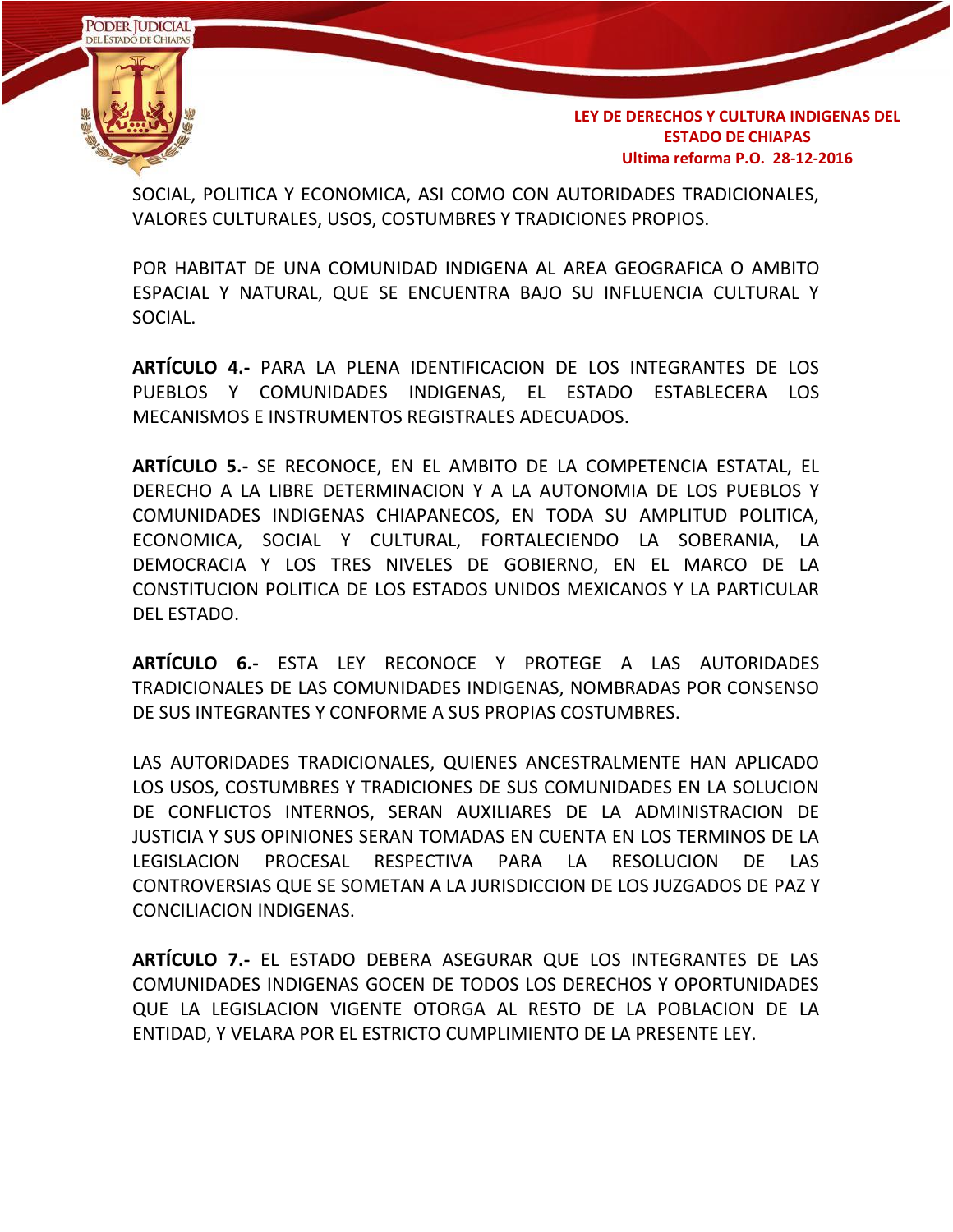

(REFORMADO, P.O. 27 DE NOVIEMBRE DE 2014)

**ARTÍCULO 8.-** PARA ASEGURAR EL ABSOLUTO RESPETO DE LOS DERECHOS HUMANOS DE LOS INDIGENAS, SE INCORPORARA LA REPRESENTACION RESPECTIVA A TRAVES DE LA VISITADURIA GENERAL ESPECIALIZADA EN ATENCION DE ASUNTOS INDIGENAS DE LA COMISION ESTATAL DE DERECHOS HUMANOS.

**ARTÍCULO 9.-** EL ESTADO Y LOS MUNICIPIOS, EN LOS TERMINOS DE LA PRESENTE LEY, DEBERAN PROMOVER EL DESARROLLO EQUITATIVO Y SUSTENTABLE DE LAS COMUNIDADES INDIGENAS, IMPULSANDO EL RESPETO A SU CULTURA, USOS, COSTUMBRES Y TRADICIONES.

### (ADICIONADO, P.O. 28 DE DICIEMBRE DE 2016)

EL ESTADO A TRAVES DE SUS INSTITUCIONES COMPETENTES Y EN COORDINACION CON LOS PUEBLOS Y COMUNIDADES INDIGENAS, GENERARAN LOS MECANISMOS PERTINENTES PARA EL DESARROLLO, MANTENIMIENTO, PRESERVACION Y PROTECCION DE SUS IDENTIDADES Y ELEMENTOS QUE CONFORMAN EL CONOCIMIENTO TRADICIONAL COLECTIVO.

**ARTÍCULO 10.-** EL ESTADO PROMOVERA QUE LAS ACTUALES INSTITUCIONES INDIGENISTAS Y DE DESARROLLO SOCIAL CON INTERVENCION EN LAS COMUNIDADES INDIGENAS, OPEREN DE MANERA CONJUNTA Y CONCERTADA, A TRAVES DE LA COORDINACION QUE AL RESPECTO ESTABLEZCA EL GOBIERNO DEL ESTADO.

## **CAPÍTULO II**

#### **DE LA JURISDICCION**

**ARTÍCULO 11.-** CON LAS MODALIDADES QUE SE ESTABLECEN EN ESTE CAPITULO Y EN LAS LEYES RESPECTIVAS, LOS USOS, COSTUMBRES Y TRADICIONES ANCESTRALES DE LAS COMUNIDADES INDIGENAS CONSTITUYEN LA BASE FUNDAMENTAL PARA LA RESOLUCION DE SUS CONTROVERSIAS. DICHOS USOS, COSTUMBRES Y TRADICIONES SE DISTINGUEN POR CARACTERISTICAS Y PARTICULARIDADES PROPIAS DE CADA COMUNIDAD INDIGENA Y TENDRAN APLICACION DENTRO DE LOS LIMITES DE SU HABITAT, SIEMPRE QUE NO CONSTITUYAN VIOLACIONES A LOS DERECHOS HUMANOS.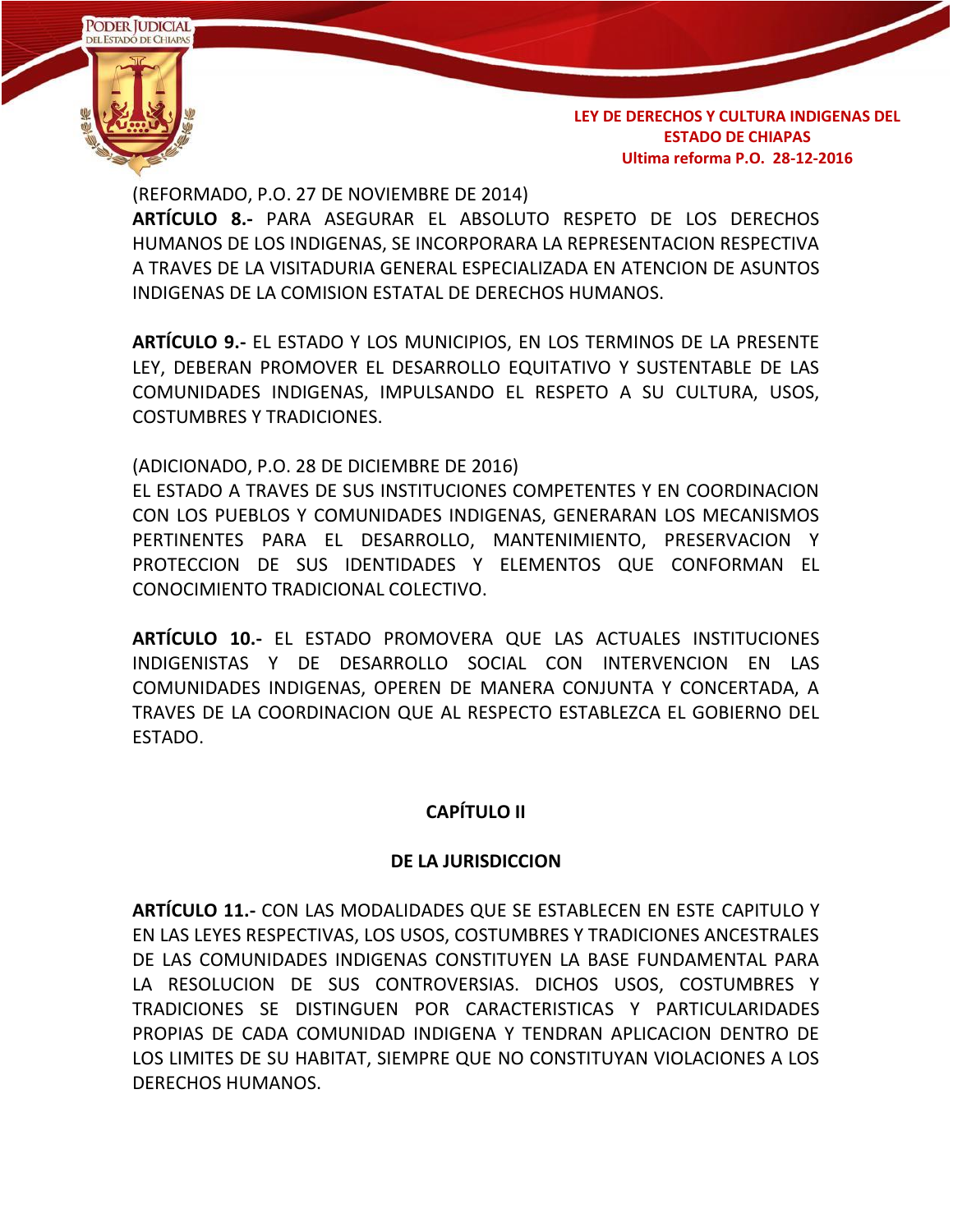

(ADICIONADO, P.O. 27 DE NOVIEMBRE DE 2014) LO ANTERIOR, SALVO EN LOS CASOS EN QUE LA SOLUCION NO CONSIDERE LA PERSPECTIVA DE GENERO, AFECTE LA DIGNIDAD DE LAS PERSONAS, EL INTERES SUPERIOR DE LOS NIÑOS Y LAS NIÑAS O DEL DERECHO A UNA VIDA LIBRE DE VIOLENCIA HACIA LA MUJER, ASI COMO EN TRATANDOSE DE LOS DELITOS PREVISTOS PARA PRISION PREVENTIVA OFICIOSA EN LA LEGISLACION APLICABLE.

(REFORMADO, P.O. 27 DE NOVIEMBRE DE 2014)

**ARTÍCULO 12.-** EL TRIBUNAL SUPERIOR DE JUSTICIA DEL ESTADO ESTABLECERA JUZGADOS DE PAZ Y CONCILIACION INDIGENAS EN LOS MUNICIPIOS O COMUNIDADES CON POBLACION INDIGENA QUE POR SUS CARACTERISTICAS LO REQUIERAN. LA COMPETENCIA JURISDICCIONAL DE DICHOS JUZGADOS SERA LA ESTABLECIDA EN LOS CODIGOS DE LA MATERIA Y SU PROCEDIMIENTO SE REGIRA POR LOS PRINCIPIOS DE ORALIDAD, CONCILIACION, INMEDIATEZ, SENCILLEZ Y PRONTA RESOLUCION.

**ARTÍCULO 13.-** EN MATERIA PENAL, LOS JUECES DE PAZ Y CONCILIACION INDIGENAS PODRAN APLICAR LAS SANCIONES CONFORME A LOS USOS, COSTUMBRES Y TRADICIONES DE LAS COMUNIDADES INDIGENAS DONDE OCURRA EL JUZGAMIENTO, EN TANTO NO SE VIOLEN LOS DERECHOS FUNDAMENTALES QUE CONSAGRA LA CONSTITUCION GENERAL DE LA REPUBLICA, NI SE ATENTE CONTRA LOS DERECHOS HUMANOS.

**ARTÍCULO 14.-** EN LOS TERMINOS DE LA LEGISLACION VIGENTE, LOS JUZGADOS DE PAZ Y CONCILIACION INDIGENAS SOLO TENDRAN JURISDICCION PARA CONOCER DE LOS ASUNTOS O CONTROVERSIAS EN QUE AMBAS PARTES SEAN INDIGENAS; PERTENECIENTES A UNA MISMA O A DIFERENTES COMUNIDADES; POR LO QUE DEBERAN EXCUSARSE DE CONOCER DE CONTROVERSIAS EN LAS QUE UNA DE LAS PARTES NO SEA INDIGENA.

**ARTÍCULO 15.-** EN TODOS LOS JUICIOS Y PROCEDIMIENTOS EN LOS QUE UNA DE LAS PARTES SEA INDIGENA, LAS AUTORIDADES JUDICIALES Y ADMINISTRATIVAS, DURANTE LAS ETAPAS PROCESALES Y AL MOMENTO DE DICTAR LA RESOLUCION CORRESPONDIENTE, DEBERAN TOMAR EN CONSIDERACION LAS CARACTERISTICAS ECONOMICAS, SOCIALES Y CULTURALES, ASI COMO LOS USOS, COSTUMBRES Y TRADICIONES DE LA COMUNIDAD INDIGENA A LA QUE PERTENEZCA.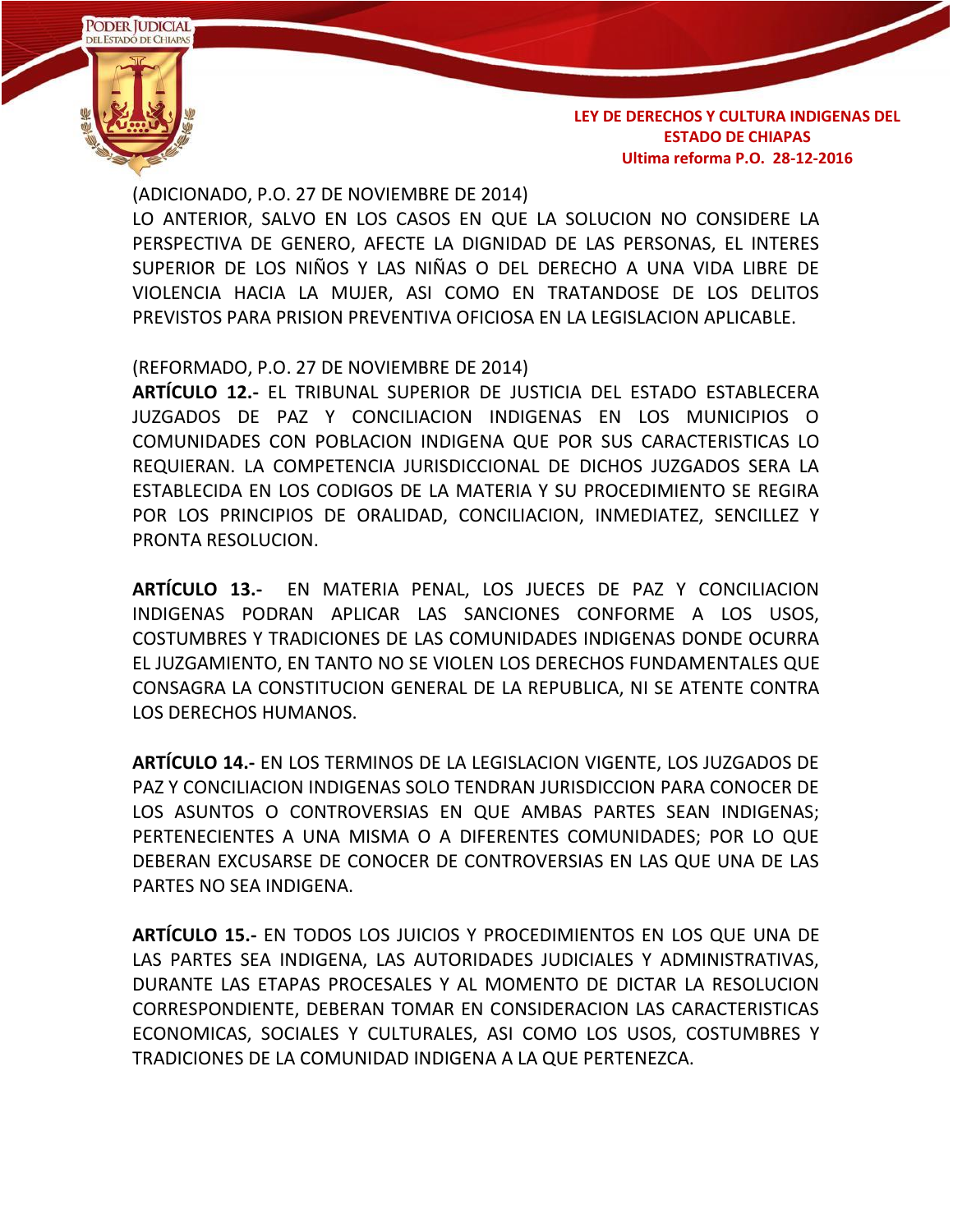

**ARTÍCULO 16.-** TRATANDOSE DE DELITOS QUE NO SEAN CONSIDERADOS COMO GRAVES POR LAS LEYES VIGENTES, LAS AUTORIDADES JUDICIALES PODRAN SUSTITUIR LA PENA PRIVATIVA DE LIBERTAD QUE SE IMPONGA A UN INDIGENA, EN LOS TERMINOS PREVISTOS EN LA LEGISLACION PENAL, POR TRABAJOS EN BENEFICIO DE SU COMUNIDAD, SIEMPRE QUE SE HAYA CUBIERTO EL PAGO DE LA REPARACION DEL DAÑO Y LA MULTA, EN SU CASO, Y QUE EL BENEFICIO SEA SOLICITADO POR EL SENTENCIADO Y POR LAS AUTORIDADES TRADICIONALES DE LA COMUNIDAD A LA QUE PERTENECE, SIN SUJECION AL TIEMPO DE LA PENA IMPUESTA, NI AL OTORGAMIENTO DE CAUCION.

EN ESTOS CASOS, LAS AUTORIDADES TRADICIONALES DEL LUGAR TENDRAN LA CUSTODIA DEL INDIGENA SENTENCIADO POR EL TIEMPO QUE DUREN LOS TRABAJOS COMUNITARIOS Y DEBERAN INFORMAR A LA AUTORIDAD QUE CORRESPONDA SOBRE LA TERMINACION DE ESTOS O, EN SU CASO, DEL INCUMPLIMIENTO POR PARTE DEL SENTENCIADO, PARA LOS EFECTOS SUBSECUENTES.

**ARTÍCULO 17.-** EN TODO PROCESO O JUICIO EN EL QUE ALGUN INDIGENA SEA PARTE, ESTE TENDRA DERECHO A QUE SE LE DESIGNE UN TRADUCTOR Y UN DEFENSOR QUE CONOZCAN SU CULTURA, HABLEN SU LENGUA Y EL IDIOMA ESPAÑOL, Y A QUE SE LE EXPLIQUE, EN SU LENGUA, EL ALCANCE Y CONSECUENCIAS DEL PROCESO QUE SE LE INSTRUYE.

DESDE EL INICIO DE LA AVERIGUACION PREVIA Y DURANTE TODO EL PROCESO, LOS INDIGENAS TENDRAN EL DERECHO A USAR SU LENGUA EN SUS DECLARACIONES Y TESTIMONIOS, LOS QUE DEBERAN OBRAR EN AUTOS LITERALMENTE TRADUCIDOS AL IDIOMA ESPAÑOL.

LOS JUECES, AGENTES DEL MINISTERIO PUBLICO Y TRADUCTORES QUE TENGAN CONOCIMIENTO DEL ASUNTO, BAJO SU RESPONSABILIDAD, SE ASEGURARAN DEL CUMPLIMIENTO DE ESTAS DISPOSICIONES.

(REFORMADO PRIMER PÁRRAFO, P.O. 27 DE NOVIEMBRE DE 2014) **ARTÍCULO 18.-** EL TRIBUNAL SUPERIOR DE JUSTICIA DEL ESTADO, A TRAVES DEL FONDO AUXILIAR PARA LA ADMINISTRACION DE JUSTICIA, CONTRIBUIRA EN LOS GASTOS DE TRASLADO DE LOS TESTIGOS QUE NECESITEN PARA SU DEFENSA LOS INDIGENAS DE ESCASOS RECURSOS ECONOMICOS QUE SE ENCUENTREN SUJETOS A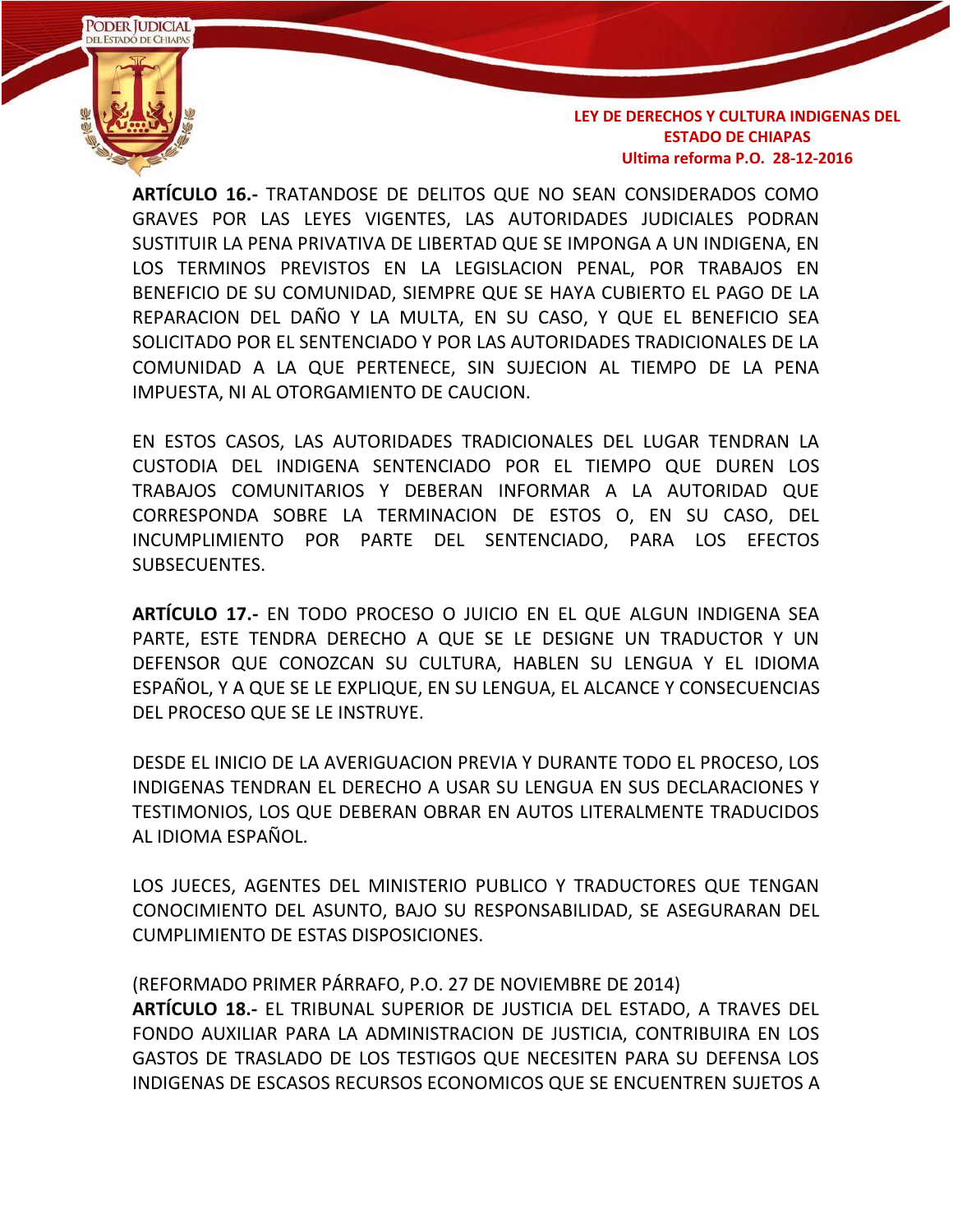

UN PROCESO PENAL Y QUE RESIDAN EN COMUNIDADES ALEJADAS AL LUGAR DEL PROCESO.

ESTOS GASTOS SERAN LOS INDISPENSABLES PARA EL TRASLADO DE LOS REFERIDOS TESTIGOS DESDE LA COMUNIDAD EN DONDE AQUELLOS RESIDAN, HASTA EL JUZGADO MAS CERCANO, EL QUE ESTARA FACULTADO, SIN IMPORTAR SU JERARQUIA Y EN AUXILIO DEL JUEZ DE LA CAUSA, PARA RECEPCIONAR EL DESAHOGO DE LAS DECLARACIONES Y ENVIARLAS AL JUEZ QUE CONOZCA DEL ASUNTO. EN CASO DE NECESITARSE EL DESAHOGO DE CAREOS, LOS GASTOS PODRAN CUBRIR LO NECESARIO PARA EL TRASLADO HASTA EL LUGAR EN DONDE SE ENCUENTRE RECLUIDO EL INDIGENA PROCESADO.

**ARTÍCULO 19.-** EN LAS APELACIONES INTERPUESTAS EN RELACION CON SENTENCIAS CONDENATORIAS QUE SE DICTEN EN CONTRA DE INDIGENAS, LOS MAGISTRADOS DE LA SALA COMPETENTE REVISARAN QUE LOS DERECHOS DE LOS INDIGENAS HAYAN SIDO RESPETADOS.

**ARTÍCULO 20.-** EN LOS RECURSOS INTERPUESTOS POR LOS INDIGENAS O SUS DEFENSORES, SE SUPLIRA LA DEFICIENCIA DE LA QUEJA.

**ARTÍCULO 21.-** EL EJECUTIVO DEL ESTADO DEBERA CONSIDERAR LAS CONDICIONES ECONOMICAS, SOCIALES Y CULTURALES DE LOS INDIGENAS SENTENCIADOS, PARA HACER ACCESIBLE LA APLICACION DE LOS BENEFICIOS PRELIBERATORIOS A QUE TENGAN DERECHO.

**ARTÍCULO 22.-** LOS ESTABLECIMIENTOS EN LOS QUE LOS INDIGENAS COMPURGUEN SUS PENAS DEBERAN CONTAR CON PROGRAMAS ESPECIALES EN ATENCION A SU CONDICION INDIGENA, QUE AYUDEN A SU REHABILITACION. DICHOS PROGRAMAS DEBERAN RESPETAR SUS LENGUAS Y SUS COSTUMBRES.

#### (REFORMADO, P.O. 27 DE NOVIEMBRE DE 2014)

**ARTÍCULO 23.-** EL TRIBUNAL SUPERIOR DE JUSTICIA DEL ESTADO, A TRAVES DEL FONDO AUXILIAR PARA LA ADMINISTRACION DE JUSTICIA, OTORGARA CAUCIONES DE INTERES SOCIAL A LOS INDIGENAS QUE SE ENCUENTREN PRIVADOS DE SU LIBERTAD, A FIN DE CONTRIBUIR, EN TODO O EN PARTE, AL PAGO DEL MONTO DE LA CAUCION QUE LES PERMITA OBTENER SU LIBERTAD, SIEMPRE QUE SE TRATE DE INDIGENAS DE ESCASOS RECURSOS ECONOMICOS Y NO SEAN REINCIDENTES.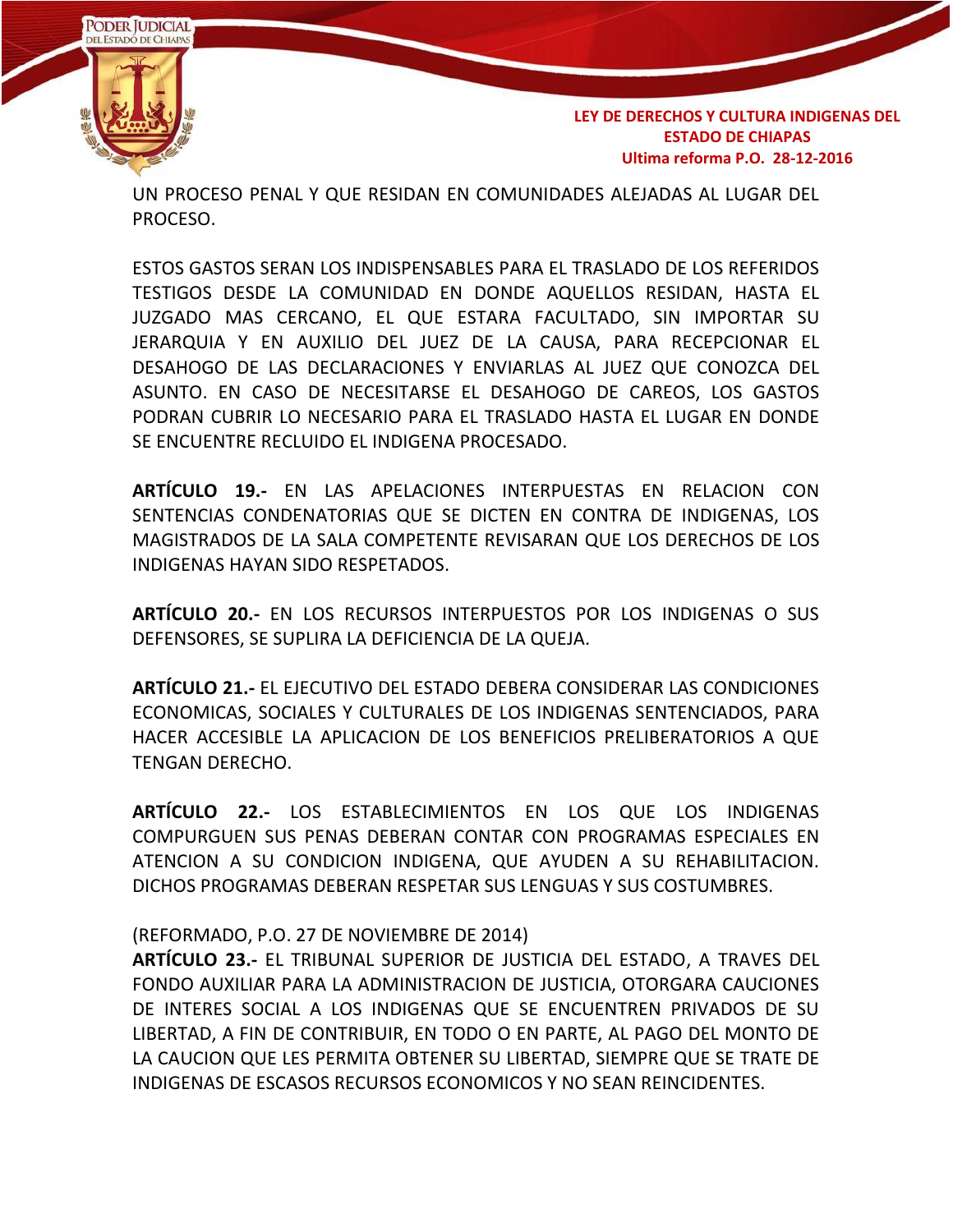

**ARTÍCULO 24.-** CUANDO POR LA FALTA DE ANTECEDENTES REGISTRALES A QUE SE REFIERE EL ARTICULO 4 DE ESTA LEY, EXISTA DUDA SOBRE LA PERTENENCIA DE UNA PERSONA A ALGUNA COMUNIDAD INDIGENA, O SE REQUIERA EL CONOCIMIENTO DE LOS USOS, COSTUMBRES Y TRADICIONES DE DICHA COMUNIDAD, LOS JUECES DE PAZ Y CONCILIACION INDIGENAS Y LOS JUECES MUNICIPALES ESTARAN FACULTADOS PARA PROPORCIONAR LOS INFORMES CORRESPONDIENTES, LOS QUE TENDRAN VALOR DE DICTAMEN PERICIAL. PARA ESTE EFECTO, PREVIAMENTE DEBERAN OIR A LAS AUTORIDADES TRADICIONALES DEL LUGAR.

**ARTÍCULO 25.-** EN MATERIA DE PROCURACION DE JUSTICIA Y ESPECIFICAMENTE TRATANDOSE DE AGENTES DEL MINISTERIO PUBLICO QUE EJERZAN JURISDICCION EN LAS COMUNIDADES INDIGENAS, SE PREFERIRA PARA EL DESEMPEÑO DE ESOS CARGOS A QUIENES ACREDITEN EL DOMINIO DE LA LENGUA INDIGENA DE LA REGION DE QUE SE TRATE Y CONOZCAN SUS USOS Y COSTUMBRES.

**ARTÍCULO 26.-** LA DIRECCION DEL REGISTRO CIVIL, EN COORDINACION CON LAS AUTORIDADES MUNICIPALES, EFECTUARAN CUANDO MENOS DOS VECES AL AÑO, CAMPAÑAS REGISTRALES EN LAS COMUNIDADES INDIGENAS.

LAS OFICIALIAS DEL REGISTRO CIVIL QUE ESTEN UBICADAS EN POBLACIONES INDIGENAS DEBERAN AUXILIARSE, PARA EFECTUAR LOS REGISTROS, CON UN TRADUCTOR QUE HABLE EL IDIOMA ESPAÑOL Y LA LENGUA INDIGENA DEL LUGAR.

**ARTÍCULO 27.-** EL ESTADO IMPLEMENTARA PROGRAMAS DE FORMACION Y CAPACITACION A TRADUCTORES, MEDICOS FORENSES, ABOGADOS DEFENSORES, AGENTES DEL MINISTERIO PUBLICO Y, EN GENERAL, A TODOS LOS SERVIDORES PUBLICOS QUE INTERVENGAN EN ASUNTOS EN LOS QUE EXISTA INTERES JURIDICO DE MIEMBROS DE LAS COMUNIDADES INDIGENAS, A FIN DE MEJORAR EL DESEMPEÑO DE SUS TAREAS EN DICHAS COMUNIDADES.

**ARTÍCULO 28.-** EL ESTADO IMPLEMENTARA PROGRAMAS DE DIFUSION DIRIGIDOS A LAS POBLACIONES INDIGENAS PARA DAR A CONOCER LAS LEYES VIGENTES, EL FUNCIONAMIENTO DEL SISTEMA JUDICIAL Y EL DE LAS INSTITUCIONES QUE INTEGRAN EL ESTADO.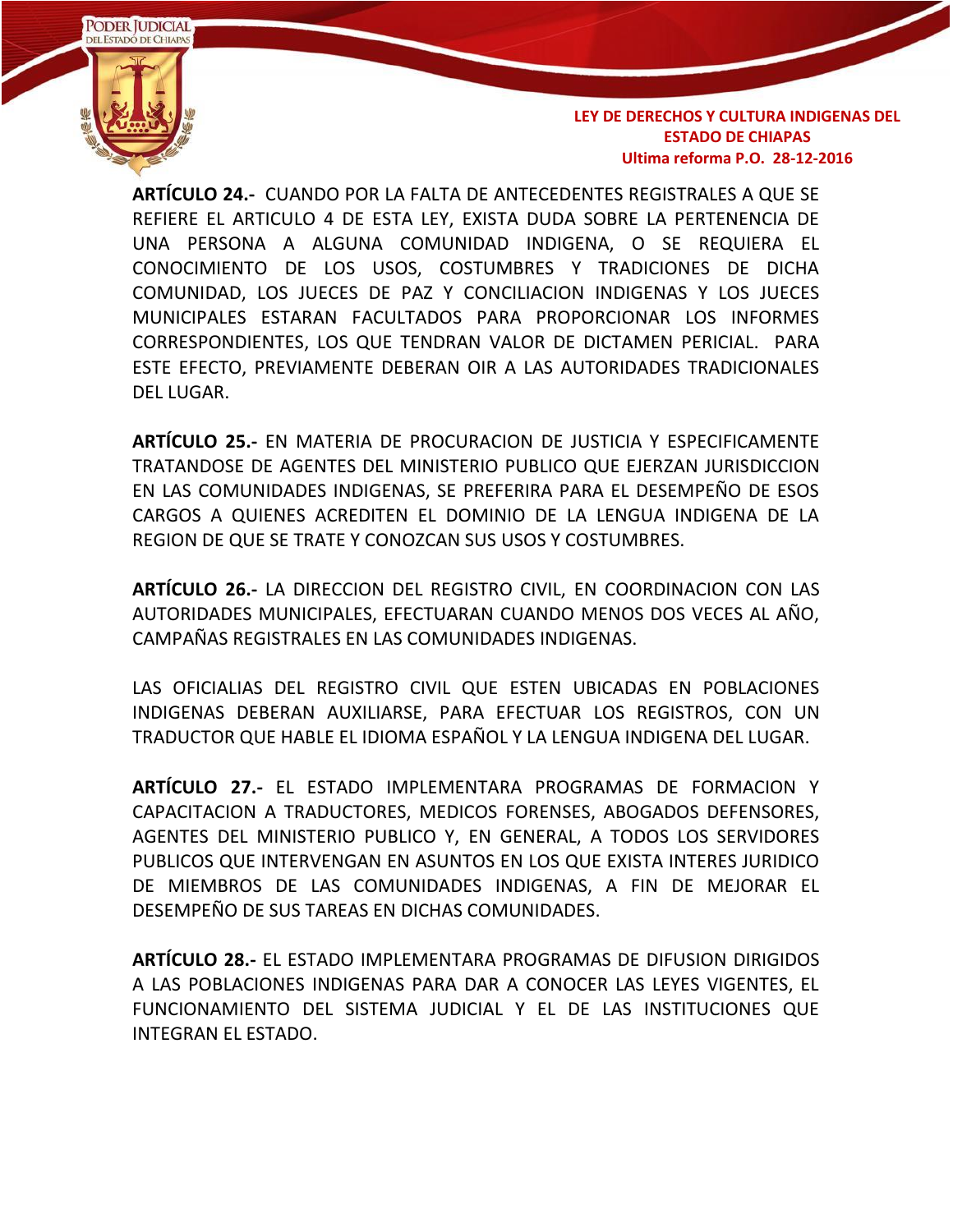

(REFORMADO, P.O. 27 DE NOVIEMBRE DE 2014)

**ARTÍCULO 29.-** EL CONSEJO DE LA JUDICATURA DEL PODER JUDICIAL DEL ESTADO, A SOLICITUD DE LAS AUTORIDADES TRADICIONALES DE LAS COMUNIDADES INDIGENAS, DEL ORGANO JURISDICCIONAL DEL CONOCIMIENTO O DE LAS PARTES, Y TOMANDO EN CONSIDERACION LA IMPORTANCIA Y TRASCENDENCIA DEL ASUNTO, PODRA DETERMINAR QUE EL CONOCIMIENTO DE ESTE PASE AL ORGANO JURISDICCIONAL COMPETENTE MAS CERCANO, QUE GARANTICE EL NORMAL DESARROLLO DEL PROCESO.

## **CAPÍTULO III**

### **DE LA DEFENSORIA DE OFICIO INDIGENA**

**ARTÍCULO 30.-** LA DEFENSORIA DE OFICIO INDIGENA INSTRUMENTARA PROGRAMAS PARA CAPACITAR A DEFENSORES DE OFICIO BILINGUES, A FIN DE MEJORAR EL SERVICIO DE DEFENSA JURIDICA QUE ESTOS PROPORCIONAN.

**ARTÍCULO 31.-** LA DEFENSORIA DE OFICIO INDIGENA IMPLEMENTARA LAS MEDIDAS NECESARIAS PARA FORMAR UN CUERPO SUFICIENTE DE TRADUCTORES PREFERENTEMENTE INDIGENAS, QUE INTERVENGA EN TODAS LAS INSTANCIAS DE PROCURACION Y ADMINISTRACION DE JUSTICIA, EN LAS QUE EXISTA INTERES JURIDICO DE MIEMBROS DE LAS COMUNIDADES INDIGENAS.

(ADICIONADO, P.O. 27 DE NOVIEMBRE DE 2014)

EL DEFENSOR INDIGENA DEBERA TENER CONOCIMIENTO DE SU LENGUA Y CULTURA.

## **CAPÍTULO IV**

## **DE LAS MUJERES Y NIÑOS INDIGENAS**

**ARTÍCULO 32.-** EL ESTADO DEBERA PROPICIAR LA INFORMACION, LA CAPACITACION, LA DIFUSION Y EL DIALOGO, PARA QUE LAS COMUNIDADES INDIGENAS PERMITAN LA PARTICIPACION PLENA DE LAS MUJERES EN LA VIDA POLITICA, ECONOMICA, SOCIAL Y CULTURAL.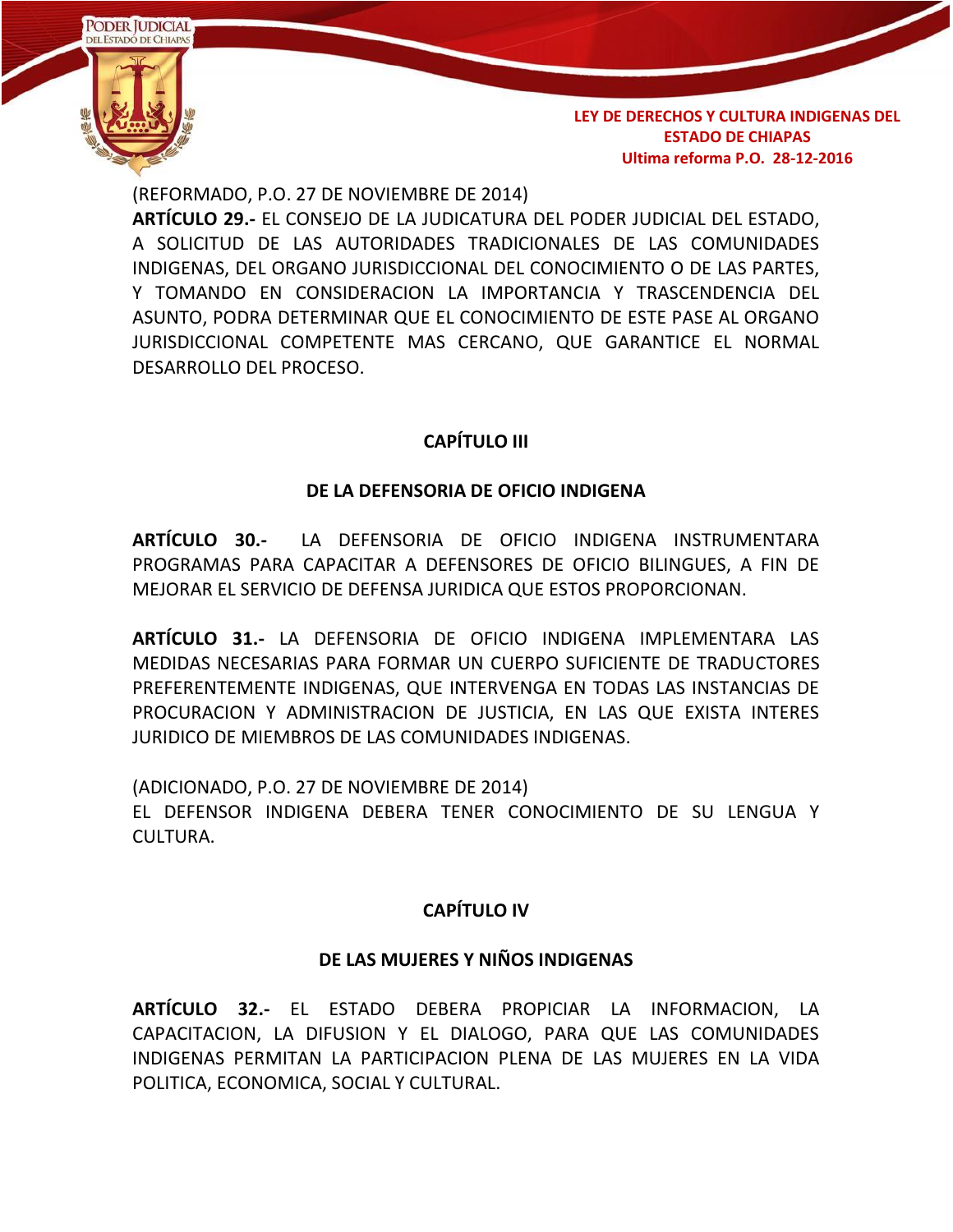

**ARTÍCULO 33.-** EL ESTADO FOMENTARA, DE MANERA ESPECIFICA, LA PLENA VIGENCIA DE LOS DERECHOS DE LA MUJER INDIGENA A LOS SERVICIOS DE SALUD, EDUCACION, CULTURA, VIVIENDA DIGNA Y DECOROSA, A ADQUIRIR BIENES POR TRANSMISION HEREDITARIA O POR CUALQUIER OTRO MEDIO LEGAL, ASI COMO A TENER CARGOS AL INTERIOR DE LA COMUNIDAD Y A PARTICIPAR EN PROGRAMAS PRODUCTIVOS PARA EL DESARROLLO COMUNITARIO, EN IGUALES CONDICIONES QUE EL VARON.

**ARTÍCULO 34.-** LA MUJER INDIGENA TIENE DERECHO A ELEGIR LIBREMENTE A SU PAREJA.

**ARTÍCULO 35.-** EL ESTADO Y LOS MUNICIPIOS, A TRAVES DE LAS INSTANCIAS CORRESPONDIENTES, REALIZARAN CAMPAÑAS EN LAS COMUNIDADES INDIGENAS ENCAMINADAS A INFORMAR Y DAR ORIENTACION SOBRE SALUD REPRODUCTIVA Y CONTROL DE NATALIDAD, A FIN DE QUE LOS HOMBRES Y MUJERES INDIGENAS PUEDAN DECIDIR INFORMADAMENTE SOBRE EL NUMERO Y ESPACIAMIENTO DE SUS HIJOS.

**ARTÍCULO 36.-** EL ESTADO Y LOS MUNICIPIOS, A TRAVES DE LAS INSTANCIAS CORRESPONDIENTES, PRESTARAN EN LAS COMUNIDADES INDIGENAS SERVICIOS DE ASESORIA JURIDICA Y ORIENTACION SOCIAL ENCAMINADOS AL ESTABLECIMIENTO DE UNA CULTURA TENDIENTE A REORIENTAR AQUELLAS PRACTICAS O COSTUMBRES QUE ATENTEN EN CONTRA DE LA DIGNIDAD E IGUALDAD DE LAS MUJERES.

**ARTÍCULO 37.-** EN LOS ASUNTOS EN QUE SE AFECTE A LA FAMILIA INDIGENA Y ESPECIALMENTE CUANDO SE ATENTE EN CONTRA DE LA INTEGRIDAD FISICA, SALUD O SANO DESARROLLO DE LAS MUJERES Y NIÑOS INDIGENAS, ASI COMO PARA EVITAR LA VIOLENCIA DOMESTICA, EL MALTRATO FISICO Y EMOCIONAL, LA IRRESPONSABILIDAD DE LOS PADRES ANTE LOS HIJOS Y DEL VARON ANTE LA MUJER, EL ABANDONO Y EL HOSTIGAMIENTO SEXUAL, LOS JUECES DE PAZ Y CONCILIACION INDIGENAS PODRAN INTERVENIR DE OFICIO, DECRETANDO LAS MEDIDAS DE PROTECCION RESPECTIVAS Y PROPONIENDO ALTERNATIVAS DE AVENIMIENTO O, EN SU CASO, HACER DEL CONOCIMIENTO DE LA AUTORIDAD COMPETENTE LOS HECHOS PARA SU INTERVENCION LEGAL CORRESPONDIENTE.

**ARTÍCULO 38.-** EL ESTADO Y LOS MUNICIPIOS IMPULSARAN PROGRAMAS PRIORITARIOS PARA QUE LA POBLACION INFANTIL DE LOS PUEBLOS INDIGENAS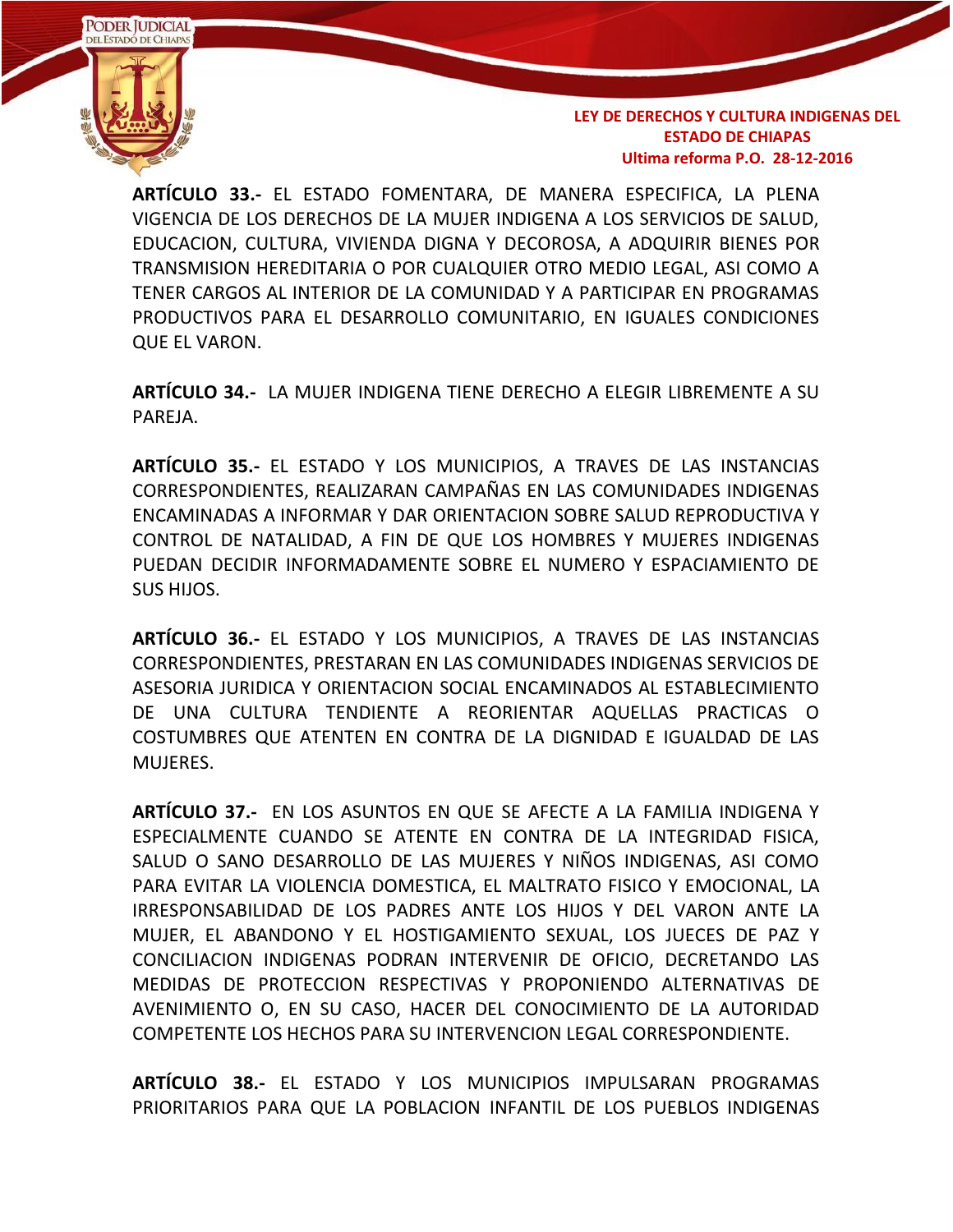

MEJOREN SUS NIVELES DE SALUD, ALIMENTACION Y EDUCACION, ASI COMO QUE INFORMEN A LA NIÑEZ INDIGENA ACERCA DE LO NOCIVO DEL CONSUMO DE BEBIDAS Y SUBSTANCIAS QUE AFECTAN A LA SALUD HUMANA.

## **CAPÍTULO V**

#### **CULTURA Y EDUCACION**

(REFORMADO, P.O. 28 DE DICIEMBRE DE 2016)

**ARTÍCULO 39.-** LAS COMUNIDADES INDIGENAS, CON LAS LIMITACIONES QUE ESTABLECEN LAS LEYES DE LA MATERIA, TIENEN DERECHO DE CONSERVAR, PROTEGER Y DESARROLLAR TODAS SUS MANIFESTACIONES CULTURALES, INCLUIDOS LOS SITIOS ARQUEOLOGICOS Y SAGRADOS, CENTROS CEREMONIALES Y MONUMENTOS HISTORICOS, ADEMAS DE SUS ARTESANIAS, ARTES, TEXTILES, DISEÑOS, GRAFIAS, LITERATURA Y EXPRESIONES MUSICALES.

**ARTÍCULO 40.-** EL ESTADO Y LOS MUNICIPIOS, DENTRO DE SUS ATRIBUCIONES, PROMOVERAN LA PRESERVACION, FORTALECIMIENTO, DIFUSION E INVESTIGACION DE LA CULTURA INDIGENA, A TRAVES DE LA CREACION DE ESPACIOS DE DESARROLLO Y MUSEOS COMUNITARIOS. ASIMISMO, APOYARAN LA CREATIVIDAD ARTESANAL Y ARTISTICA DE LOS INDIGENAS Y LA COMERCIALIZACION DE SUS PRODUCTOS.

**ARTÍCULO 41.-** A FIN DE FORTALECER Y CONSOLIDAR LA IDENTIDAD CULTURAL DE LAS COMUNIDADES INDIGENAS, EL ESTADO Y LOS MUNICIPIOS PROTEGERAN Y FOMENTARAN LA PRESERVACION, PRACTICA Y DESARROLLO DE SUS LENGUAS, ASI COMO DE SUS COSTUMBRES Y TRADICIONES.

**ARTÍCULO 42.-** EL ESTADO Y LOS MUNICIPIOS IMPULSARAN LA DIFUSION E INFORMACION DE LA CULTURA INDIGENA, A TRAVES DE LOS MEDIOS DE COMUNICACION A SU ALCANCE.

(ADICIONADO, P.O. 28 DE DICIEMBRE DE 2016)

EL ESTADO A TRAVES DE SUS INSTITUCIONES COMPETENTES, DE ACUERDO A SUS ATRIBUCIONES PODRA EJERCITAR PROGRAMAS CULTURALES E IMPLEMENTAR POLITICAS PUBLICAS PARA APOYAR A LOS PUEBLOS Y COMUNIDADES INDIGENAS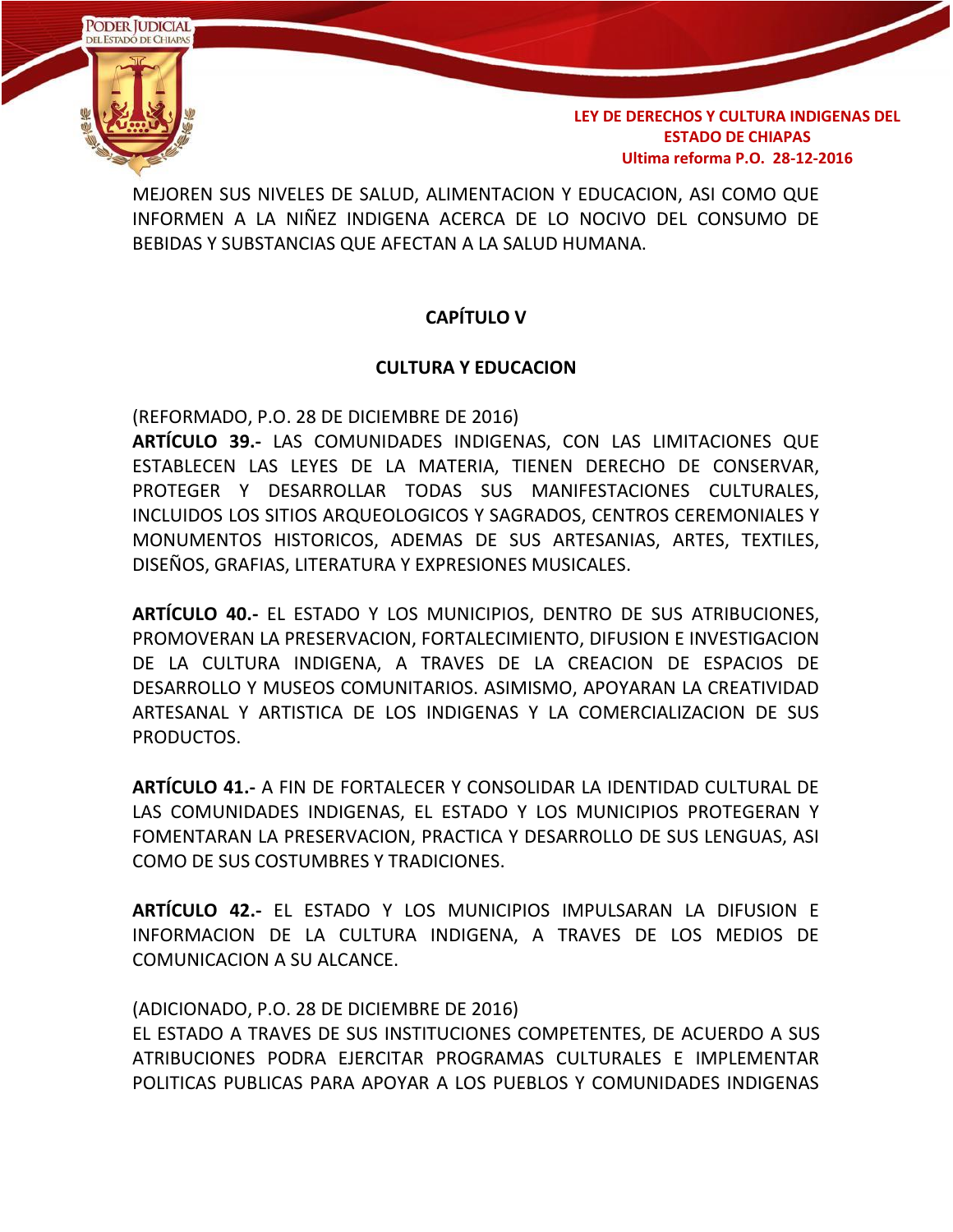

EN EL MANTENIMIENTO, PROTECCION Y DESARROLLO DE MANIFESTACIONES CULTURALES.

**ARTÍCULO 43.-** EL ESTADO Y LOS MUNICIPIOS ESTABLECERAN PROGRAMAS EN LAS COMUNIDADES INDIGENAS QUE TIENDAN A FOMENTAR EL DEPORTE, LA RECREACION Y EL ESPARCIMIENTO FAMILIAR.

(REFORMADO, P.O. 27 DE NOVIEMBRE DE 2014)

**ARTÍCULO 44.-** LA EDUCACION EN LOS NIVELES PREESCOLAR, PRIMARIA, SECUNDARIA Y MEDIA SUPERIOR QUE SE IMPARTA EN LAS COMUNIDADES INDIGENAS DEBERA SER BILINGÜE E INTERCULTURAL.

(REFORMADO, P.O. 27 DE NOVIEMBRE DE 2014)

**ARTÍCULO 45.-** LA EDUCACION BILINGÜE E INTERCULTURAL DEBERA FOMENTAR LA ENSEÑANZA-APRENDIZAJE TANTO EN LA LENGUA DE LA COMUNIDAD INDIGENA EN QUE SE IMPARTA, COMO EN EL IDIOMA ESPAÑOL, PARA QUE, COMO CONSECUENCIA, AL TERMINO DE LA EDUCACION BASICA Y MEDIA SUPERIOR EGRESEN ALUMNOS QUE HABLEN CON FLUIDEZ LAS DOS LENGUAS.

**ARTÍCULO 46.-** LA EDUCACION QUE SE IMPARTA A LOS INTEGRANTES DE LAS COMUNIDADES INDIGENAS INCLUIRA, ADEMAS, EL CONOCIMIENTO DE LA HISTORIA Y TRADICIONES DE LOS PUEBLOS INDIGENAS.

**ARTÍCULO 47.-** EL ESTADO PROMOVERA ENTRE LAS UNIVERSIDADES, INSTITUTOS TECNOLOGICOS Y DEMAS INSTITUCIONES EDUCATIVAS NACIONALES Y ESTATALES, LA PRESTACION DEL SERVICIO SOCIAL EN LAS COMUNIDADES INDIGENAS QUE POR SUS CARACTERISTICAS LO REQUIERAN.

## **CAPÍTULO VI**

## **DE LOS SERVICIOS DE SALUD**

**ARTÍCULO 48.-** EL ACCESO EFECTIVO DE LOS INDIGENAS A LOS SERVICIOS DE SALUD CONSTITUYE UNA ACCION PRIORITARIA PARA EL ESTADO.

**ARTÍCULO 49.-** EL ESTADO INSTRUMENTARA PROGRAMAS ESPECIFICOS PARA LA CONSTRUCCION Y MEJORAMIENTO DE CLINICAS DE SALUD REGIONALES, ASI COMO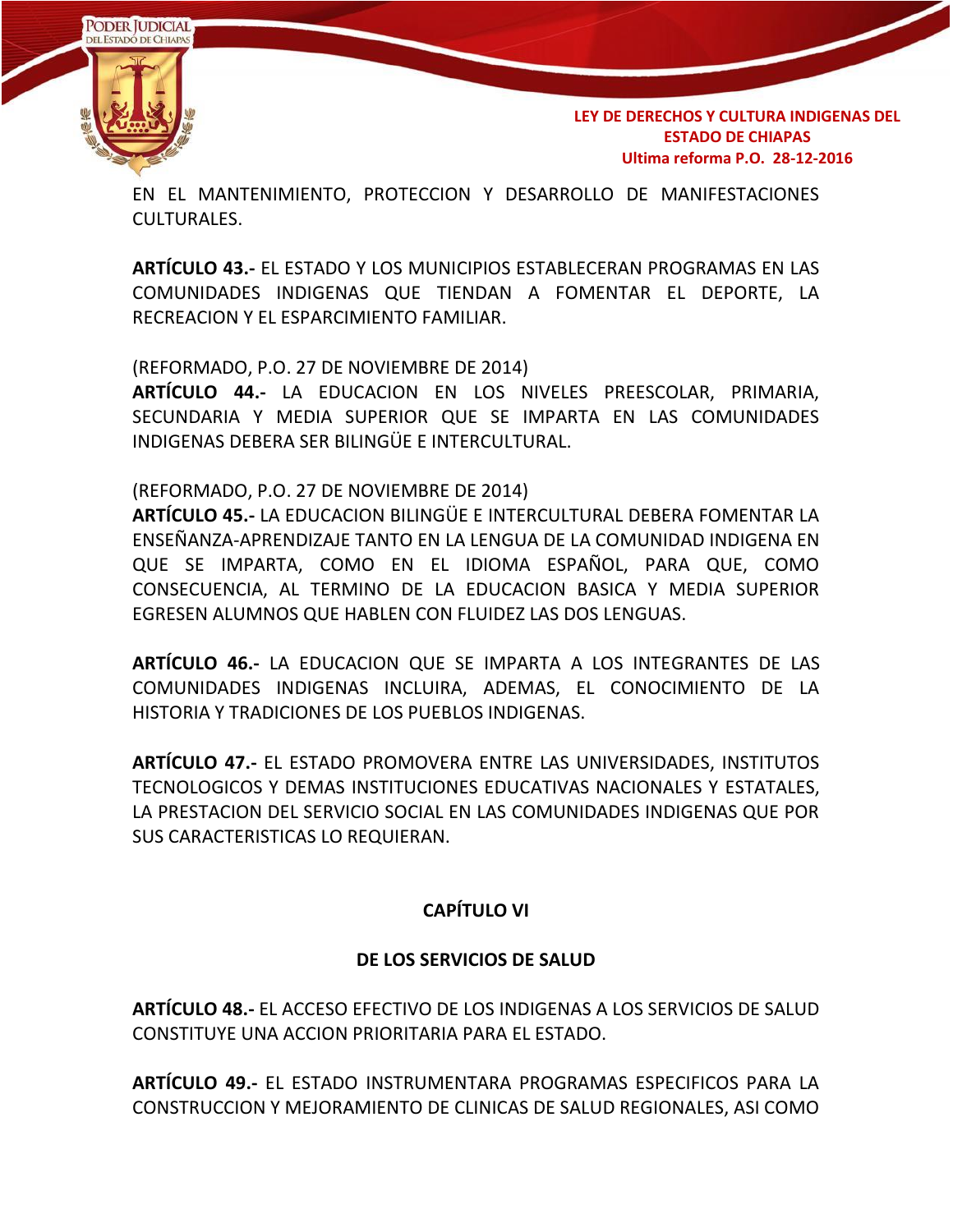

PARA EL FUNCIONAMIENTO DE UNIDADES MOVILES DE SALUD EN LAS COMUNIDADES INDIGENAS MAS APARTADAS, PARA SATISFACER LAS NECESIDADES DE SERVICIOS DE SALUD DE LOS INDIGENAS.

**ARTÍCULO 50.-** LOS MEDICOS TRADICIONALES INDIGENAS PODRAN PRACTICAR SUS CONOCIMIENTOS ANCESTRALES SOBRE LA MEDICINA TRADICIONAL Y HERBOLARIA PARA FINES CURATIVOS Y RITUALES, CON LAS MODALIDADES QUE AL RESPECTO ESTABLEZCA LA LEY DE SALUD DE LA ENTIDAD Y SIN QUE ESTOS SUPLAN LA OBLIGACION DEL ESTADO DE OFRECER LOS SERVICIOS INSTITUCIONALES DE SALUD.

**ARTÍCULO 51.-** LAS CLINICAS Y UNIDADES DE SALUD A QUE SE REFIERE EL ARTICULO 48 DE ESTA LEY, DEBERAN PROPORCIONAR ESPACIOS Y APOYOS A LOS MEDICOS TRADICIONALES INDIGENAS PARA LA PRACTICA DE SU MEDICINA.

**ARTÍCULO 52.-** LOS PROGRAMAS ESTATALES Y MUNICIPALES QUE SE DISEÑEN PARA LA CONSERVACION Y DESARROLLO DE LA MEDICINA TRADICIONAL INDIGENA CONTENDRAN, POR LO MENOS, LA ASESORIA NECESARIA PARA LA DEBIDA RECOLECCION Y CLASIFICACION DE PLANTAS Y PRODUCTOS MEDICINALES, ASI COMO METODOS Y SISTEMAS DE INVESTIGACION Y CAPACITACION PARA LA SUPERACION DE QUIENES PRACTICAN LA MEDICINA TRADICIONAL.

## **CAPÍTULO VII**

## **DE LA PROTECCION DE LOS DERECHOS LABORALES**

**ARTÍCULO 53.-** LAS AUTORIDADES ESTATALES Y MUNICIPALES TENDRAN LA OBLIGACION DE DENUNCIAR, ANTE LAS AUTORIDADES COMPETENTES, LOS CASOS QUE LLEGUEN A SU CONOCIMIENTO EN QUE LOS TRABAJADORES INDIGENAS LABOREN EN CONDICIONES DISCRIMINATORIAS, DESIGUALES O PELIGROSAS PARA SU SALUD E INTEGRIDAD FISICA O QUE SEAN SOMETIDOS A JORNADAS LABORALES EXCESIVAS, ADEMAS DE LOS CASOS EN QUE EXISTA COACCION EN SU CONTRATACION LABORAL, ACASILLAMIENTO O PAGO EN ESPECIE.

**ARTÍCULO 54.-** EL ESTADO Y LOS MUNICIPIOS, A FIN DE PROTEGER EL SANO DESARROLLO DE LOS MENORES DE EDAD, LLEVARA A CABO SERVICIOS DE ORIENTACION SOCIAL ENCAMINADOS A CONCIENTIZAR A LOS INTEGRANTES DE LAS COMUNIDADES INDIGENAS, PARA QUE EL TRABAJO QUE DESEMPEÑEN LOS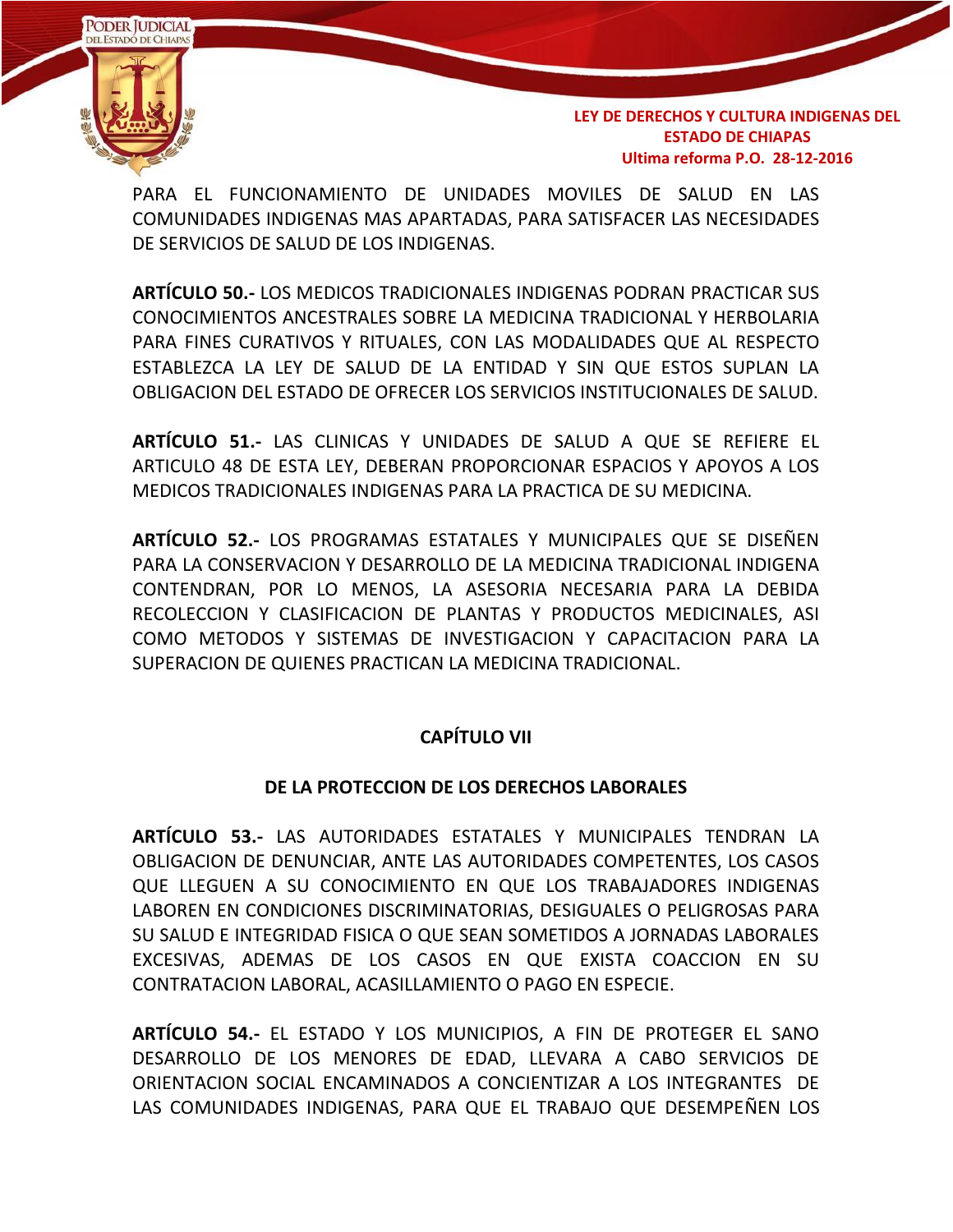

MENORES, EN EL SENO FAMILIAR, NO SEA EXCESIVO, PERJUDIQUE SU SALUD O LES IMPIDA CONTINUAR CON SU EDUCACION.

**ARTÍCULO 55.-** EL ESTADO PROMOVERA, A TRAVES DE CONVENIOS CON LAS UNIVERSIDADES, INSTITUTOS TECNOLOGICOS Y DEMAS INSTITUCIONES EDUCATIVAS NACIONALES Y ESTATALES, LA IMPLEMENTACION DE PROGRAMAS DE CAPACITACION LABORAL TECNICA Y PROFESIONAL EN LAS COMUNIDADES INDIGENAS.

## **CAPÍTULO VIII**

### **DE LAS TIERRAS**

**ARTÍCULO 56.-** ESTA LEY PROHIBE LOS REACOMODOS Y DESPLAZAMIENTOS DE LOS HABITANTES DE LAS COMUNIDADES INDIGENAS DE SUS PROPIEDADES O POSESIONES, SALVO QUE SE MOTIVEN POR CAUSA DE UTILIDAD PUBLICA PLENAMENTE JUSTIFICADA O POR CASOS DE RIESGOS, DESASTRES, SEGURIDAD O SANIDAD.

**ARTÍCULO 57.-** QUEDA PROHIBIDA CUALQUIER EXPULSION DE INDIGENAS DE SUS COMUNIDADES, SEA CUAL FUERE LA CAUSA CON QUE PRETENDA JUSTIFICARSE, ESPECIALMENTE LAS QUE SE MOTIVAN POR DIFERENCIAS RELIGIOSAS, POLITICAS O IDEOLOGICAS. LA LEY SANCIONARA TODA CONDUCTA TENDIENTE A EXPULSAR O IMPEDIR EL RETORNO DE LOS INDIGENAS A SUS COMUNIDADES.

**ARTÍCULO 58.-** PARA ASEGURAR EL DERECHO DE LOS INTEGRANTES DE LAS COMUNIDADES INDIGENAS DE REGRESAR A SUS PROPIEDADES O POSESIONES, CUANDO HAYAN SIDO EXPULSADOS, EL ESTADO ENCAUSARA Y FOMENTARA EL DIALOGO ENTRE LAS PARTES Y PROMOVERA LA CELEBRACION DE CONVENIOS QUE ASEGUREN LA CONCILIACION Y EL RETORNO PACIFICO, ASI COMO LA INTEGRACION COMUNITARIA DE QUIENES HAYAN SUFRIDO LAS EXPULSIONES.

**ARTÍCULO 59.-** EL ESTADO PROCURARA Y PROMOVERA, A TRAVES DEL DIALOGO Y LA CONCERTACION, QUE LOS CONFLICTOS AGRARIOS INTERNOS QUE SE PRESENTEN EN TIERRAS OCUPADAS POR MIEMBROS DE LAS COMUNIDADES INDIGENAS, SEAN RESUELTOS POR LA VIA DE LA CONCILIACION, PARA SU POSTERIOR SANCION POR LAS AUTORIDADES COMPETENTES.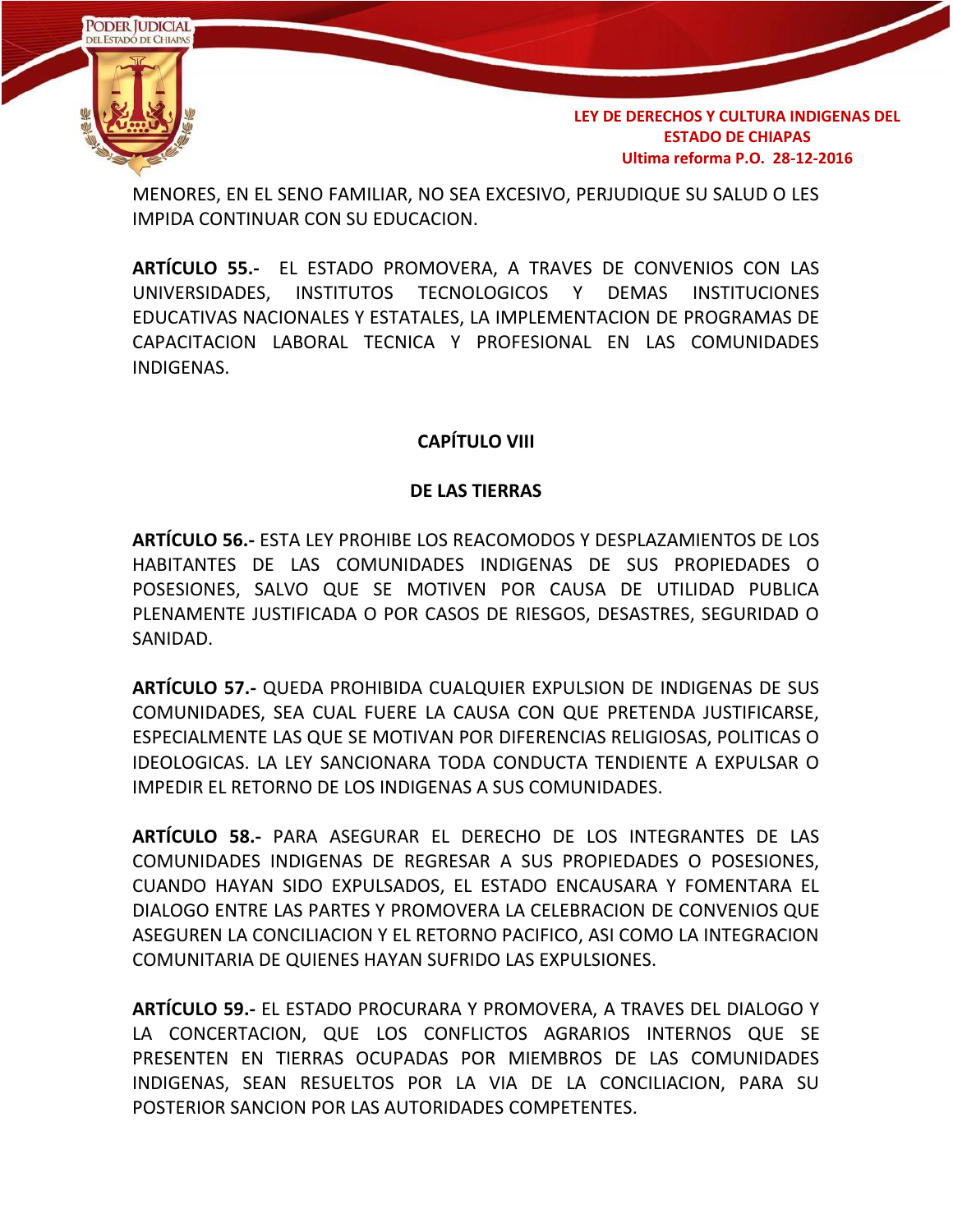

## **CAPÍTULO IX**

### **DE LOS RECURSOS NATURALES**

**ARTÍCULO 60.-** EL ESTADO, EN COORDINACION CON LAS AUTORIDADES FEDERALES COMPETENTES, EN LOS TERMINOS DE LOS CONVENIOS QUE SE CELEBREN, ESTABLECERA MECANISMOS Y PROGRAMAS PARA EL APROVECHAMIENTO SUSTENTABLE DE LOS RECURSOS NATURALES DE LAS COMUNIDADES INDIGENAS. PARA ESE EFECTO, IMPULSARA LA CONSTITUCION DE FONDOS O FIDEICOMISOS REGIONALES CUYO OBJETIVO SEA OTORGAR FINANCIAMIENTO Y ASESORIA TECNICA A LAS COMUNIDADES INDIGENAS.

**ARTÍCULO 61.-** CUANDO SE SUSCITE CONTROVERSIA ENTRE DOS O MAS COMUNIDADES INDIGENAS O ENTRE LOS INTEGRANTES DE ESTAS, POR LA EXPLOTACION DE RECURSOS NATURALES, EL ESTADO PROCURARA Y PROMOVERA, A TRAVES DEL DIALOGO Y LA CONCERTACION, QUE DICHOS CONFLICTOS SE RESUELVAN POR LA VIA DE LA CONCILIACION, CON LA PARTICIPACION DE LAS AUTORIDADES COMPETENTES.

**ARTÍCULO 62.-** PREVIA A LA REALIZACION DE OBRAS Y PROYECTOS DEL ESTADO O DE LOS MUNICIPIOS QUE PUDIERAN AFECTAR A LOS RECURSOS NATURALES DE LAS COMUNIDADES INDIGENAS, DEBERAN SER ESCUCHADAS LAS AUTORIDADES EJIDALES, COMUNALES O TRADICIONALES RESPECTIVAS.

**ARTÍCULO 63.-** EL GOBIERNO DEL ESTADO, EN COORDINACION CON LAS DEPENDENCIAS DE LA ADMINISTRACION PUBLICA FEDERAL, EN LOS TERMINOS DE LOS CONVENIOS QUE SE CELEBREN, Y CON LA PARTICIPACION DE LAS COMUNIDADES INDIGENAS, IMPLEMENTARA PROGRAMAS TECNICOS APROPIADOS QUE TIENDAN A RENOVAR Y CONSERVAR EL MEDIO AMBIENTE, A FIN DE PRESERVAR LOS RECURSOS NATURALES, FLORA Y FAUNA SILVESTRES DE ESAS COMUNIDADES.

ESTOS PROGRAMAS INCLUIRAN ACCIONES DE INSPECCION Y VIGILANCIA, CON EL PROPOSITO DE EVITAR LA CAZA INMODERADA Y EL SAQUEO DE LA FAUNA SILVESTRE, ASI COMO LA EXPLOTACION IRRACIONAL DE LOS RECURSOS NATURALES.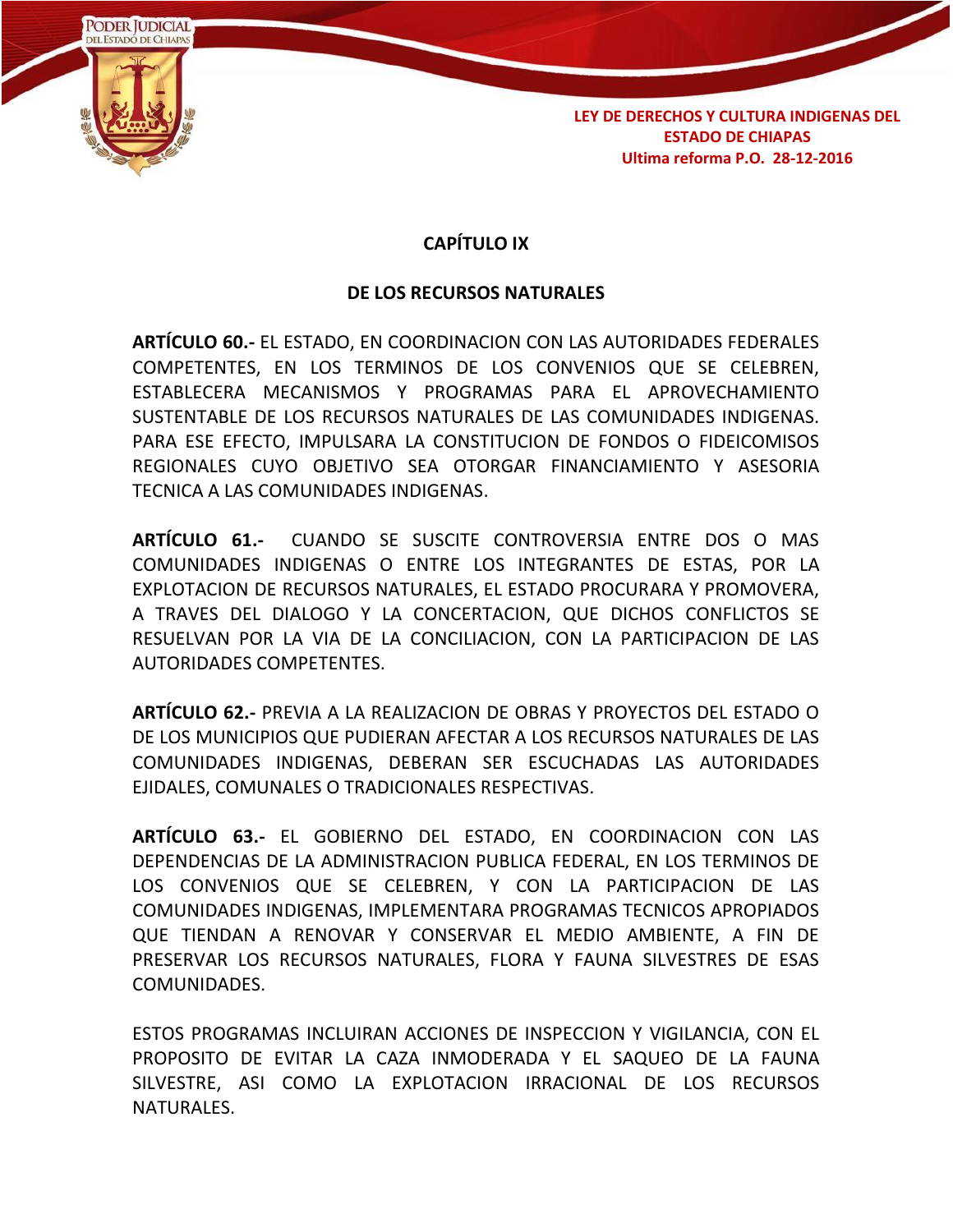

**ARTÍCULO 64.-** EL ESTADO Y LOS MUNICIPIOS PROCURARAN EVITAR EL ESTABLECIMIENTO, EN LAS TIERRAS OCUPADAS POR COMUNIDADES INDIGENAS, DE CUALQUIER TIPO DE INDUSTRIA QUE EMITA DESECHOS TOXICOS O DESARROLLE ACTIVIDADES QUE PUEDAN CONTAMINAR O DETERIORAR EL MEDIO AMBIENTE.

## **CAPÍTULO X**

## **DEL DESARROLLO ECONOMICO**

**ARTÍCULO 65.-** EL ESTADO Y LOS MUNICIPIOS PROMOVERAN EL DESARROLLO DE LAS RELACIONES ECONOMICAS ENTRE LAS COMUNIDADES INDIGENAS, Y ENTRE ESTAS Y LAS DEMAS POBLACIONES DE LA ENTIDAD.

**ARTÍCULO 66.-** EL EJECUTIVO DEL ESTADO, A TRAVES DE LAS INSTANCIAS CORRESPONDIENTES, CELEBRARA CONVENIOS CON LAS COMUNIDADES INDIGENAS DE LA ENTIDAD, PARA LA IMPLEMENTACION DE PROGRAMAS Y PROYECTOS PRODUCTIVOS CONJUNTOS, QUE TENGAN COMO OBJETIVO PRIMORDIAL EL DESARROLLO ECONOMICO DE ESAS COMUNIDADES.

EN LOS PROGRAMAS Y PROYECTOS PRODUCTIVOS CONJUNTOS, SE EVITARA EL INTERMEDIARISMO Y SE FOMENTARA EL APROVECHAMIENTO DIRECTO QUE GENERE LA COMERCIALIZACION DE SUS RECURSOS Y PRODUCTOS.

**ARTÍCULO 67.-** LAS AUTORIDADES ESTATALES Y MUNICIPALES COMPETENTES, A PETICION DE LAS COMUNIDADES INDIGENAS, OTORGARAN A ESTA ASISTENCIA TECNICA Y FINANCIERA PARA EL OPTIMO APROVECHAMIENTO DE SUS RECURSOS.

**ARTÍCULO 68.-** EL EJECUTIVO DEL ESTADO, EN COORDINACION CON LAS AUTORIDADES FEDERALES, COADYUVARA CON LAS AUTORIDADES INDIGENAS TRADICIONALES, A FIN DE OFRECERLES CAPACITACION PARA IDENTIFICAR FORMALMENTE LAS NECESIDADES PRIORITARIAS DE LOS PROGRAMAS COMUNITARIOS, EN LA PLANEACION E INFORMACION PRESUPUESTAL.

**ARTÍCULO 69.-** A FIN DE OPTIMIZAR LA UTILIZACION DE LAS MATERIAS PRIMAS Y DE FOMENTAR LA CREACION DE FUENTES DE TRABAJO EN LAS COMUNIDADES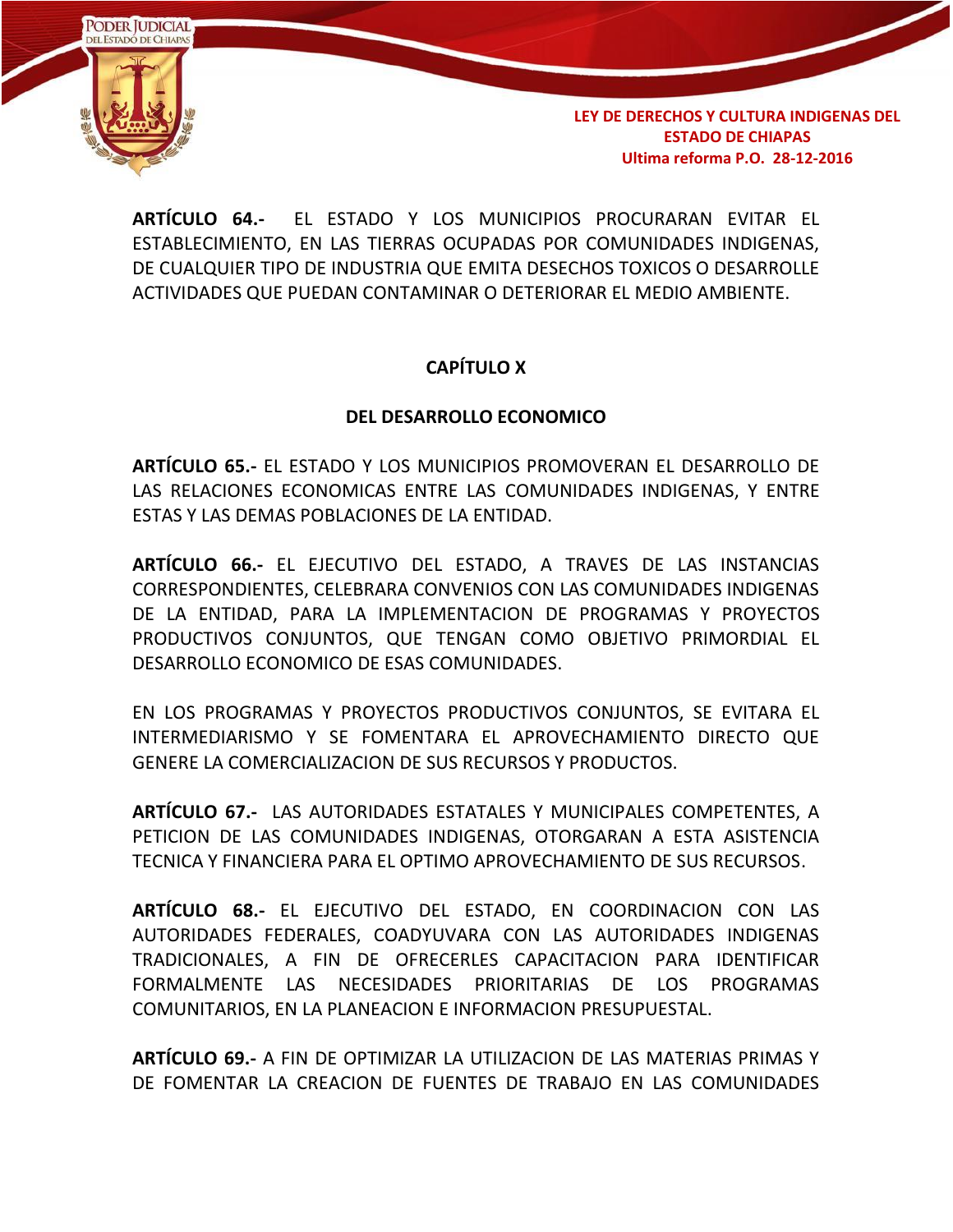

INDIGENAS, EL ESTADO IMPULSARA EL ESTABLECIMIENTO DE INDUSTRIAS, CUYA PROPIEDAD CORRESPONDA A LAS PROPIAS COMUNIDADES INDIGENAS.

#### **TRANSITORIOS**

**ARTICULO PRIMERO.-** LA PRESENTE LEY ENTRARA EN VIGOR EL DIA DE SU PUBLICACION EN EL PERIODICO OFICIAL DEL GOBIERNO DEL ESTADO.

**ARTICULO SEGUNDO.-** EL TITULAR DEL PODER EJECUTIVO DISPONDRA QUE LA PRESENTE LEY SE TRADUZCA A LAS LENGUAS QUE HABLAN LOS PUEBLOS INDIGENAS DEL ESTADO Y ORDENARA SU DIFUSION EN TODAS LAS COMUNIDADES INDIGENAS E INSTITUCIONES EDUCATIVAS DE LA ENTIDAD. ASIMISMO, PROMOVERA SIMILAR ACTIVIDAD DE DIFUSION ENTRE LAS DEPENDENCIAS Y ENTIDADES DE LA ADMINISTRACION PUBLICA FEDERAL, DEBIENDO PROVEER LO NECESARIO A EFECTO DE QUE ENTRE LAS INSTANCIAS ESTATALES Y LAS DE LOS GOBIERNOS MUNICIPALES SE LE DE LA DIFUSION EN LOS TERMINOS DE ESTE ARTICULO.

**ARTICULO TERCERO.-** SE DEROGAN LAS DISPOSICIONES QUE SE OPONGAN A LA PRESENTE LEY.

EL EJECUTIVO DEL ESTADO DISPONDRA SE PUBLIQUE, CIRCULE Y SE LE DE EL DEBIDO CUMPLIMIENTO.

DADO EN EL SALON DE SESIONES DEL H. PODER LEGISLATIVO DEL ESTADO, EN LA CIUDAD DE TUXTLA GUTIERREZ, CHIAPAS, A LOS 29 DIAS DEL MES DE JULIO DE 1999. D.P.C. OSCAR ALVARADO COOK.- D.S.C. DARVELIO MACOSAY LUNA.- RUBRICAS.

DE CONFORMIDAD CON LA FRACCION I DEL ARTICULO 42 DE LA CONSTITUCION POLITICA LOCAL Y PARA SU OBSERVANCIA, PROMULGO EL PRESENTE DECRETO EN LA RESIDENCIA DEL PODER EJECUTIVO DEL ESTADO, EN LA CIUDAD DE TUXTLA GUTIERREZ, CHIAPAS, A LOS VEINTINUEVE DIAS DEL MES DE JULIO DE MIL NOVECIENTOS NOVENTA Y NUEVE.

ROBERTO ALBORES GUILLEN, GOBERNADOR DEL ESTADO.- LUIS ALFONSO UTRILLA GOMEZ, SECRETARIO DE GOBIERNO.- RUBRICAS.